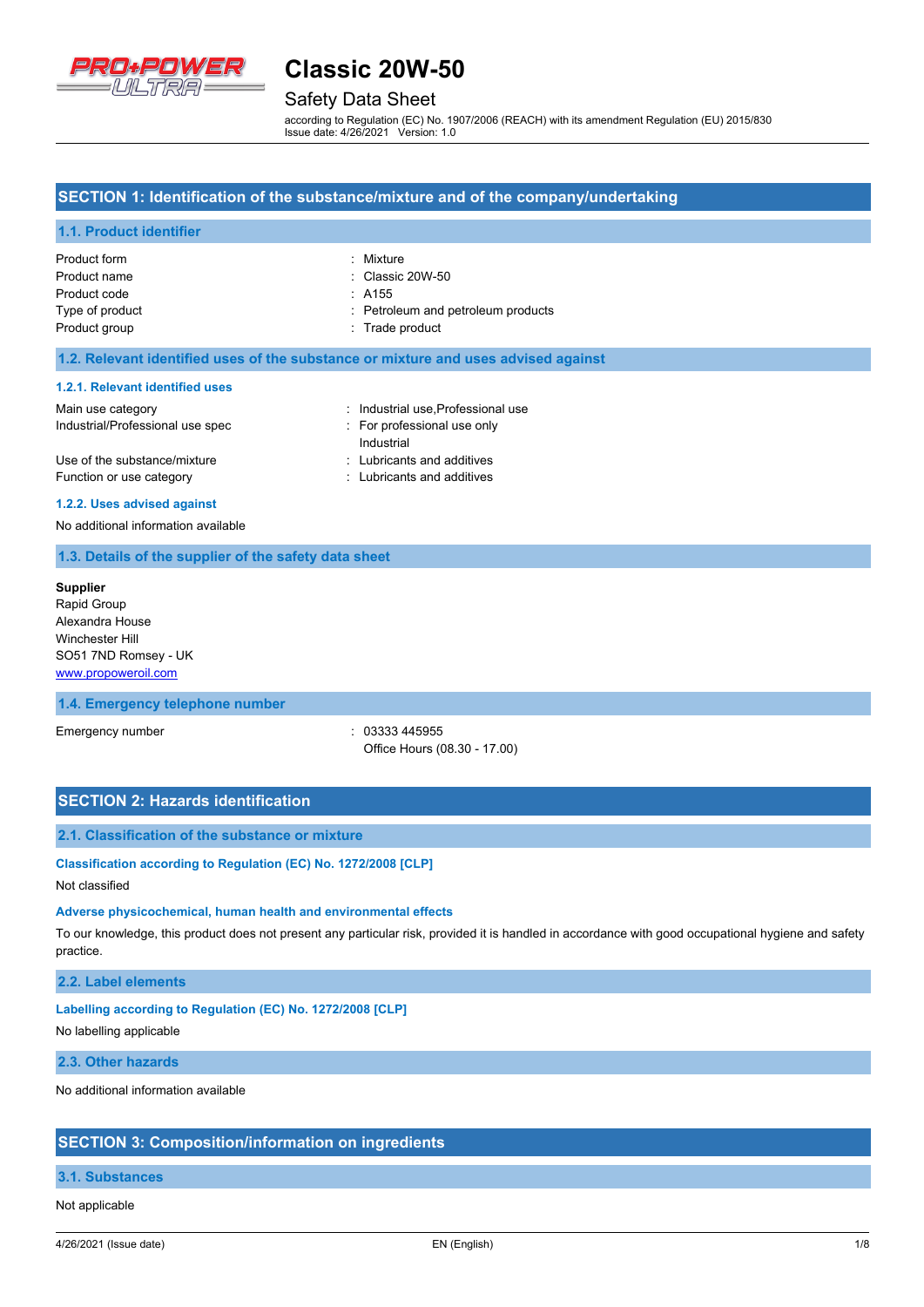# Safety Data Sheet

according to Regulation (EC) No. 1907/2006 (REACH) with its amendment Regulation (EU) 2015/830

| 3.2. Mixtures                                                                            |                                                                                                          |                 |                                                                                     |
|------------------------------------------------------------------------------------------|----------------------------------------------------------------------------------------------------------|-----------------|-------------------------------------------------------------------------------------|
| <b>Name</b>                                                                              | <b>Product identifier</b>                                                                                | %               | <b>Classification according to</b><br><b>Regulation (EC) No.</b><br>1272/2008 [CLP] |
| Baseoil - Unspecified - Distillates (Petroleum),<br>Solvent-Dewaxed Heavy Paraffinic     | (CAS-No.) 64742-65-0<br>(EC-No.) 265-169-7<br>(EC Index-No.) 649-474-00-6<br>(REACH-no) 01-2119471299-27 | $\geq 20 - 530$ | Asp. Tox. 1, H304                                                                   |
| Baseoil - Unspecified - Distillates (Petroleum),<br><b>Hydrotreated Heavy Paraffinic</b> | (CAS-No.) 64742-54-7<br>(EC-No.) 265-157-1<br>(EC Index-No.) 649-467-00-8<br>(REACH-no) 01-2119484627-25 | $\geq 20 - 530$ | Asp. Tox. 1, H304                                                                   |
| <b>MINERAL OIL</b><br>substance with a Community workplace exposure limit                | (CAS-No.) 64742-54-7<br>(EC-No.) MIXTURE<br>(REACH-no) 01-2119484627-25                                  | $\geq 7.5 - 10$ | Asp. Tox. 1, H304                                                                   |
| ZDDP                                                                                     | (CAS-No.) 85940-28-9<br>(EC-No.) 288-917-4<br>(REACH-no) 01-2119521201-61                                | $\geq 1 - 5.5$  | Skin Irrit. 2, H315<br>Eye Dam. 1, H318<br>Aquatic Chronic 2, H411                  |

Full text of H-statements: see section 16

## **SECTION 4: First aid measures**

# **4.1. Description of first aid measures**

| First-aid measures after inhalation   | : Remove person to fresh air and keep comfortable for breathing. |
|---------------------------------------|------------------------------------------------------------------|
| First-aid measures after skin contact | Wash skin with plenty of water.                                  |
| First-aid measures after eye contact  | $\therefore$ Rinse eyes with water as a precaution.              |
| First-aid measures after ingestion    | : Call a poison center or a doctor if you feel unwell.           |

**4.2. Most important symptoms and effects, both acute and delayed**

No additional information available

**4.3. Indication of any immediate medical attention and special treatment needed**

Treat symptomatically.

| <b>SECTION 5: Firefighting measures</b>                    |                                                                                                                                             |
|------------------------------------------------------------|---------------------------------------------------------------------------------------------------------------------------------------------|
| 5.1. Extinguishing media                                   |                                                                                                                                             |
| Suitable extinguishing media                               | : Water spray. Dry powder. Foam. Carbon dioxide.                                                                                            |
| 5.2. Special hazards arising from the substance or mixture |                                                                                                                                             |
| Hazardous decomposition products in case of fire           | : Toxic fumes may be released.                                                                                                              |
| 5.3. Advice for firefighters                               |                                                                                                                                             |
| Protection during firefighting                             | : Do not attempt to take action without suitable protective equipment. Self-contained<br>breathing apparatus. Complete protective clothing. |

| <b>SECTION 6: Accidental release measures</b>                            |                            |
|--------------------------------------------------------------------------|----------------------------|
| 6.1. Personal precautions, protective equipment and emergency procedures |                            |
| 6.1.1. For non-emergency personnel                                       |                            |
| Emergency procedures                                                     | : Ventilate spillage area. |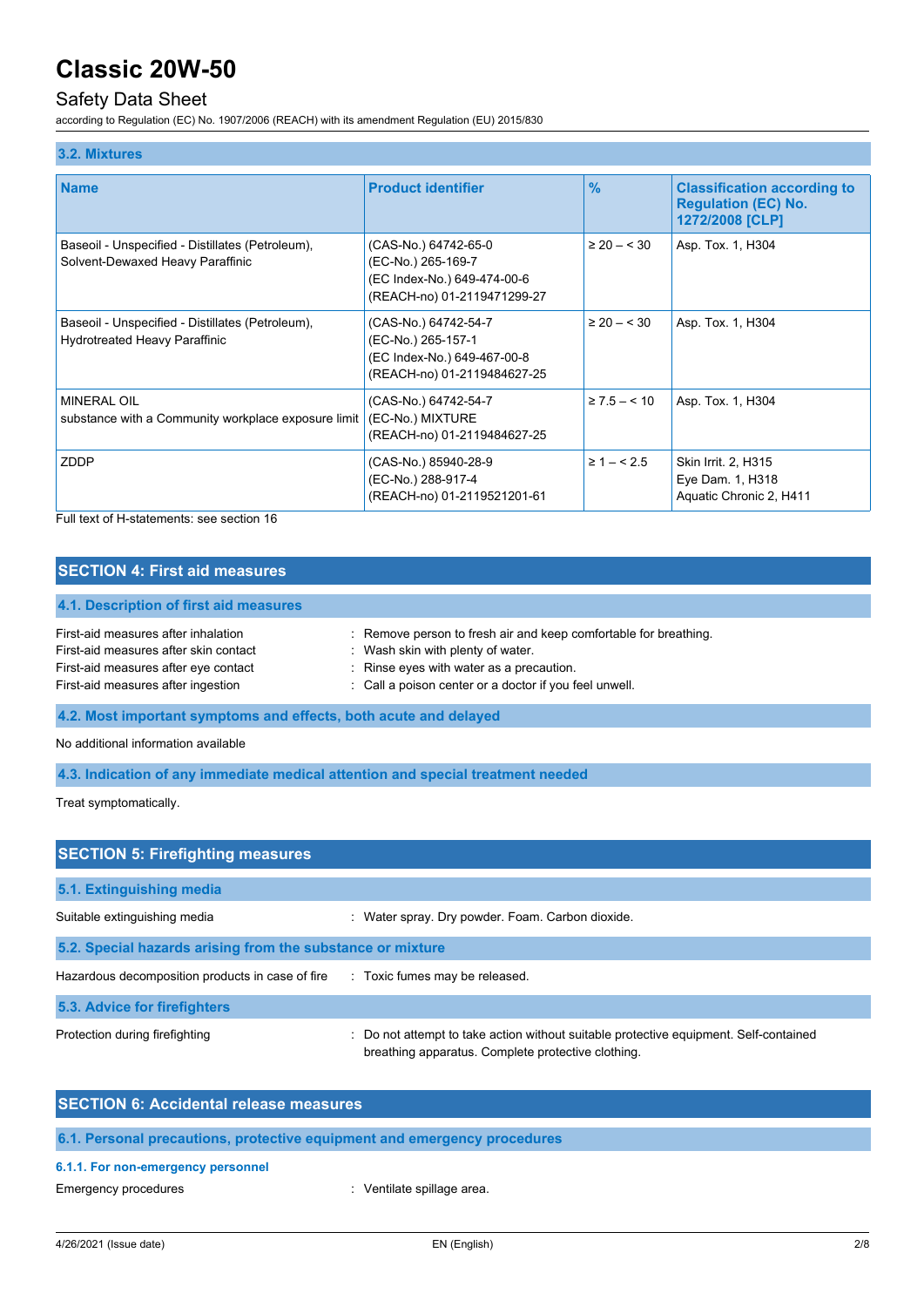# Safety Data Sheet

according to Regulation (EC) No. 1907/2006 (REACH) with its amendment Regulation (EU) 2015/830

| 6.1.2. For emergency responders                           |                                                                                                                                                                |
|-----------------------------------------------------------|----------------------------------------------------------------------------------------------------------------------------------------------------------------|
| Protective equipment                                      | : Do not attempt to take action without suitable protective equipment. For further information<br>refer to section 8: "Exposure controls/personal protection". |
| <b>6.2. Environmental precautions</b>                     |                                                                                                                                                                |
| Avoid release to the environment                          |                                                                                                                                                                |
| 6.3. Methods and material for containment and cleaning up |                                                                                                                                                                |
| Methods for cleaning up<br>Other information              | : Take up liquid spill into absorbent material.<br>Dispose of materials or solid residues at an authorized site.                                               |
| 6.4. Reference to other sections                          |                                                                                                                                                                |
| For further information refer to section 13.              |                                                                                                                                                                |
| <b>SECTION 7: Handling and storage</b>                    |                                                                                                                                                                |

| 7.1. Precautions for safe handling                                |                                                                                                                                                                                              |
|-------------------------------------------------------------------|----------------------------------------------------------------------------------------------------------------------------------------------------------------------------------------------|
| Precautions for safe handling<br>Hygiene measures                 | : Ensure good ventilation of the work station. Wear personal protective equipment.<br>: Do not eat, drink or smoke when using this product. Always wash hands after handling the<br>product. |
| 7.2. Conditions for safe storage, including any incompatibilities |                                                                                                                                                                                              |

Storage conditions **Storage conditions** : Store in a well-ventilated place. Keep cool.

**7.3. Specific end use(s)**

No additional information available

## **SECTION 8: Exposure controls/personal protection**

#### **8.1. Control parameters**

### **8.1.1 National occupational exposure and biological limit values**

| <b>MINERAL OIL (64742-54-7)</b>                           |                      |  |
|-----------------------------------------------------------|----------------------|--|
| <b>EU - Indicative Occupational Exposure Limit (IOEL)</b> |                      |  |
| Local name                                                | Oil mist             |  |
| <b>IOEL TWA</b>                                           | $5 \text{ mg/m}^3$   |  |
| <b>IOEL STEL</b>                                          | 10 mg/m <sup>3</sup> |  |

## **8.1.2. Recommended monitoring procedures**

# No additional information available

## **8.1.3. Air contaminants formed**

No additional information available

### **8.1.4. DNEL and PNEC**

No additional information available

### **8.1.5. Control banding**

No additional information available

**8.2. Exposure controls**

### **8.2.1. Appropriate engineering controls**

#### **Appropriate engineering controls:**

Ensure good ventilation of the work station.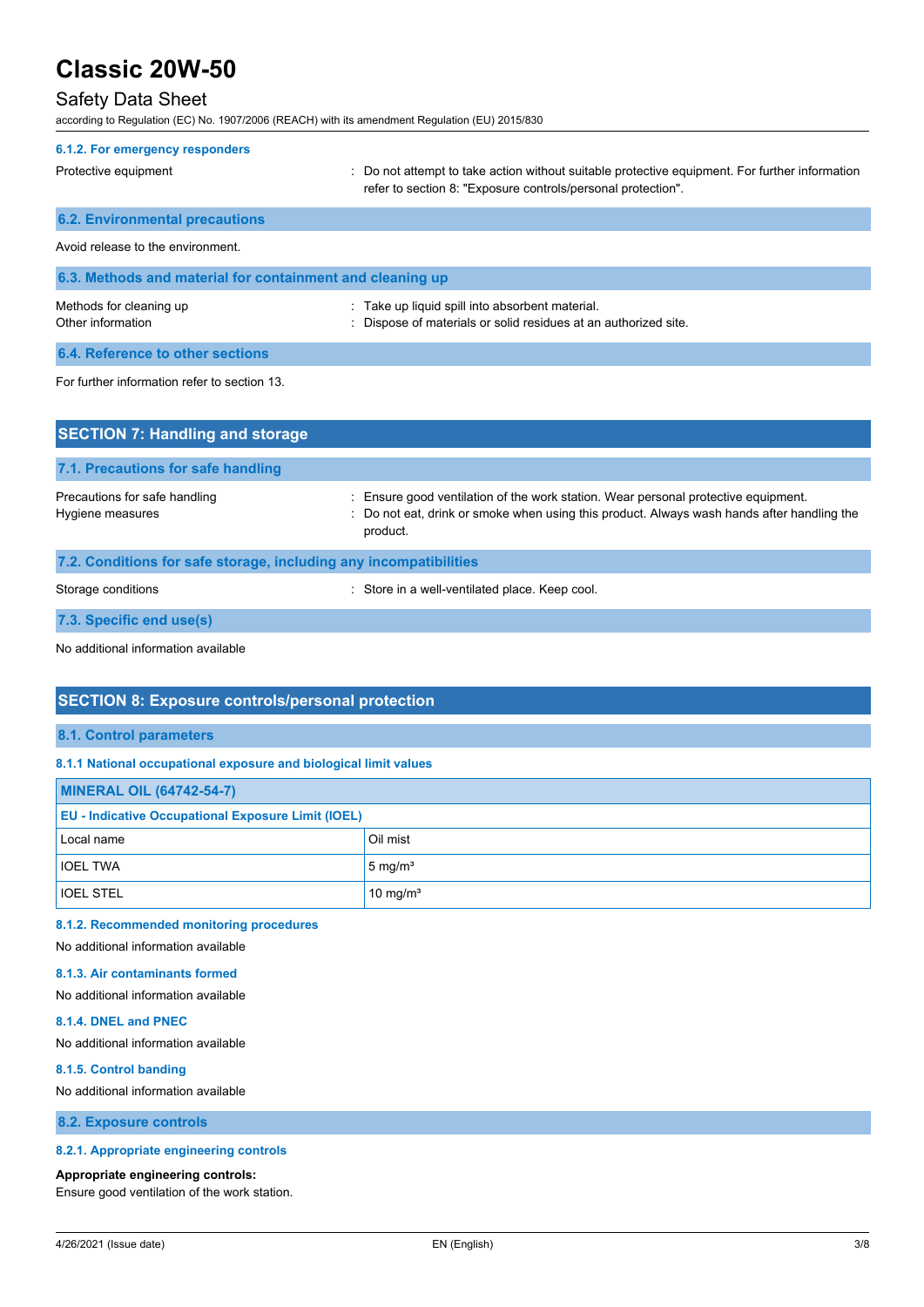# Safety Data Sheet

according to Regulation (EC) No. 1907/2006 (REACH) with its amendment Regulation (EU) 2015/830

### **8.2.2. Personal protection equipment**

### **Personal protective equipment symbol(s):**



### **8.2.2.1. Eye and face protection**

| Eye protection:           |  |
|---------------------------|--|
| Safety glasses            |  |
| 8.2.2.2. Skin protection  |  |
| Skin and body protection: |  |

Wear suitable protective clothing

**Hand protection:**

Protective gloves

### **8.2.2.3. Respiratory protection**

**Respiratory protection:**

In case of insufficient ventilation, wear suitable respiratory equipment

#### **8.2.2.4. Thermal hazards**

No additional information available

### **8.2.3. Environmental exposure controls**

#### **Environmental exposure controls:**

Avoid release to the environment.

# **SECTION 9: Physical and chemical properties**

### **9.1. Information on basic physical and chemical properties**

| Physical state                                  | : Liquid                             |
|-------------------------------------------------|--------------------------------------|
| Colour                                          | amber.                               |
| Odour                                           | Characteristic odour                 |
| Odour threshold                                 | No data available                    |
| рH                                              | No data available                    |
| Relative evaporation rate (butylacetate=1)      | No data available                    |
| Melting point                                   | $\le$ -28 °C                         |
| Freezing point                                  | : No data available                  |
| Boiling point                                   | No data available                    |
| Flash point                                     | : 213 °C                             |
| Auto-ignition temperature                       | : No data available                  |
| Decomposition temperature                       | No data available                    |
| Flammability (solid, gas)                       | Not applicable                       |
| Vapour pressure                                 | No data available                    |
| Relative vapour density at 20 °C                | No data available                    |
| Relative density                                | $0.887$ @ 15.6 deg C                 |
| Solubility                                      | insoluble in water.                  |
| Partition coefficient n-octanol/water (Log Pow) | No data available                    |
| Viscosity, kinematic                            | 147.97 mm <sup>2</sup> /s @ 40 deg C |
| Viscosity, dynamic                              | No data available                    |
| <b>Explosive properties</b>                     | No data available                    |
| Oxidising properties                            | : No data available                  |
|                                                 |                                      |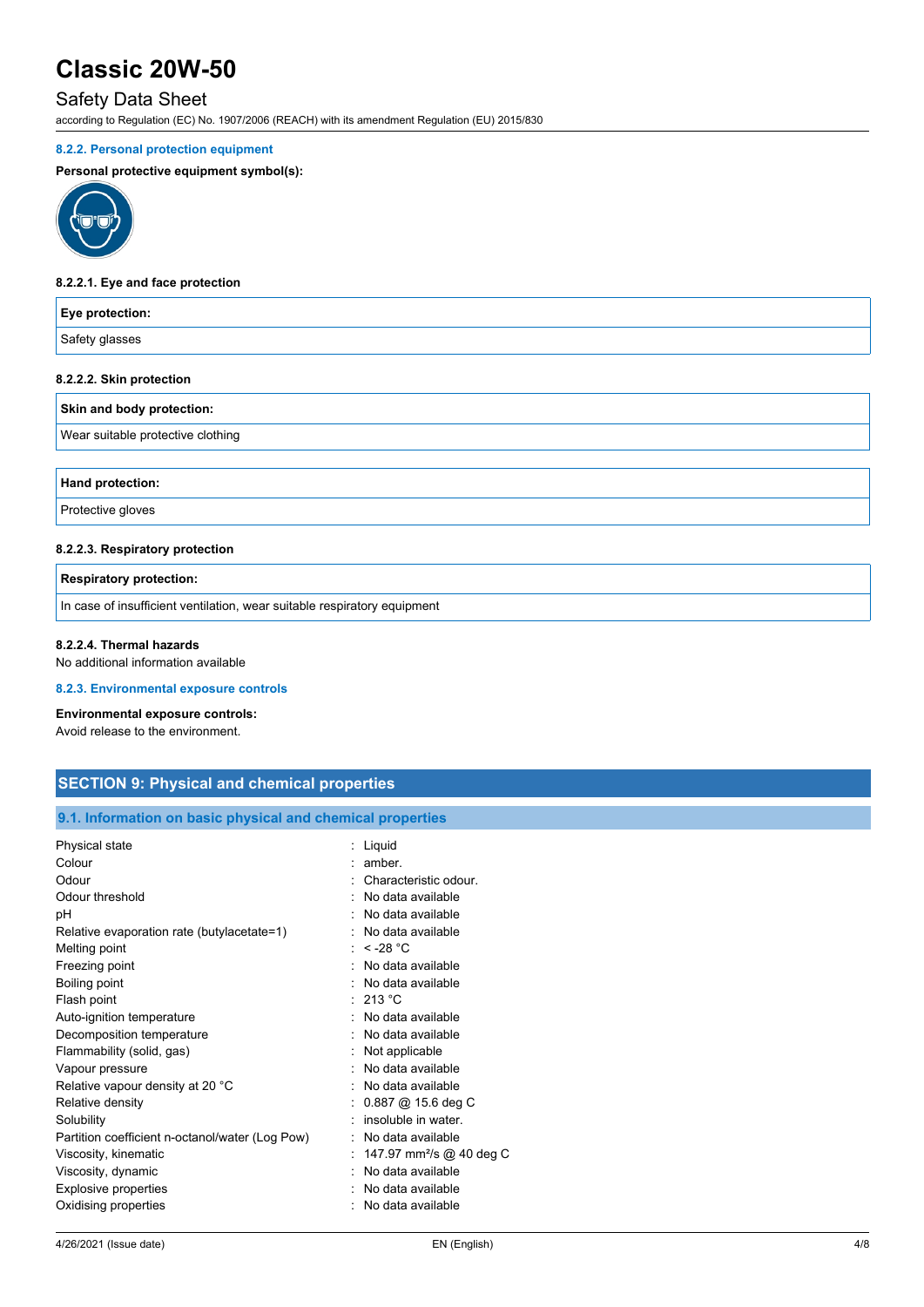# Safety Data Sheet

according to Regulation (EC) No. 1907/2006 (REACH) with its amendment Regulation (EU) 2015/830

Explosive limits **Explosive limits Explosive limits Explosive limits Explosive limits EXPLOSIVE 2018** 

**9.2. Other information**

No additional information available

# **SECTION 10: Stability and reactivity**

### **10.1. Reactivity**

The product is non-reactive under normal conditions of use, storage and transport.

**10.2. Chemical stability**

Stable under normal conditions.

**10.3. Possibility of hazardous reactions**

No dangerous reactions known under normal conditions of use.

**10.4. Conditions to avoid**

None under recommended storage and handling conditions (see section 7).

**10.5. Incompatible materials**

No additional information available

**10.6. Hazardous decomposition products**

Under normal conditions of storage and use, hazardous decomposition products should not be produced.

| <b>SECTION 11: Toxicological information</b>           |                                      |  |  |
|--------------------------------------------------------|--------------------------------------|--|--|
| 11.1 Information on toxicological effects              |                                      |  |  |
| Acute toxicity (oral)                                  | Not classified                       |  |  |
| Acute toxicity (dermal)<br>Acute toxicity (inhalation) | Not classified<br>Not classified     |  |  |
| Skin corrosion/irritation                              | Not classified<br>$\bullet$          |  |  |
| Serious eye damage/irritation                          | Not classified                       |  |  |
| Respiratory or skin sensitisation                      | Not classified<br>٠.                 |  |  |
| Germ cell mutagenicity                                 | : Not classified                     |  |  |
| Carcinogenicity                                        | : Not classified                     |  |  |
| Reproductive toxicity                                  | : Not classified                     |  |  |
| STOT-single exposure                                   | : Not classified                     |  |  |
| STOT-repeated exposure                                 | : Not classified                     |  |  |
| Aspiration hazard                                      | : Not classified                     |  |  |
| <b>Classic 20W-50</b>                                  |                                      |  |  |
| Viscosity, kinematic                                   | 147.97 mm <sup>2</sup> /s @ 40 deg C |  |  |

| <b>SECTION 12: Ecological information</b> |                                                                                                                            |
|-------------------------------------------|----------------------------------------------------------------------------------------------------------------------------|
| 12.1. Toxicity                            |                                                                                                                            |
| Ecology - general                         | . The product is not considered harmful to aguatic organisms nor to cause long-term adverse<br>effects in the environment. |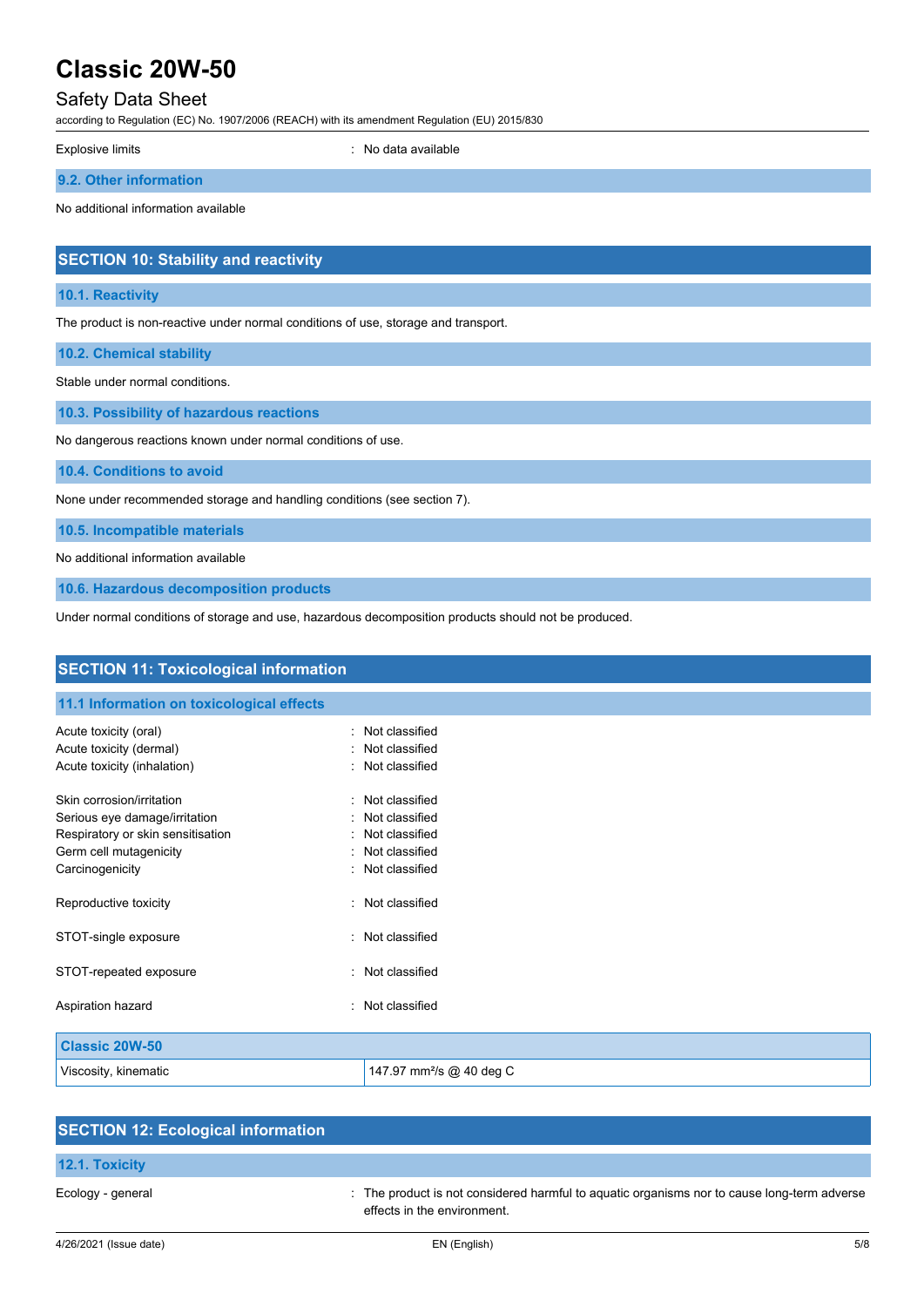# Safety Data Sheet

according to Regulation (EC) No. 1907/2006 (REACH) with its amendment Regulation (EU) 2015/830

| : Not classified<br>Hazardous to the aquatic environment, short-term<br>(acute)<br>Hazardous to the aquatic environment, long-term<br>Not classified<br>(chronic)<br>Not rapidly degradable |  |  |  |
|---------------------------------------------------------------------------------------------------------------------------------------------------------------------------------------------|--|--|--|
| 12.2. Persistence and degradability                                                                                                                                                         |  |  |  |
| No additional information available                                                                                                                                                         |  |  |  |
| 12.3. Bioaccumulative potential                                                                                                                                                             |  |  |  |
| No additional information available                                                                                                                                                         |  |  |  |
| 12.4. Mobility in soil                                                                                                                                                                      |  |  |  |
| No additional information available                                                                                                                                                         |  |  |  |
| 12.5. Results of PBT and vPvB assessment                                                                                                                                                    |  |  |  |
| No additional information available                                                                                                                                                         |  |  |  |
| 12.6. Other adverse effects                                                                                                                                                                 |  |  |  |
| No additional information available                                                                                                                                                         |  |  |  |

## **SECTION 13: Disposal considerations**

**13.1. Waste treatment methods**

Waste treatment methods : Dispose of contents/container in accordance with licensed collector's sorting instructions.

# **SECTION 14: Transport information**

| In accordance with ADR / IMDG / IATA / ADN / RID |                |                |                |                |
|--------------------------------------------------|----------------|----------------|----------------|----------------|
| <b>ADR</b>                                       | <b>IMDG</b>    | <b>IATA</b>    | <b>ADN</b>     | <b>RID</b>     |
| 14.1. UN number                                  |                |                |                |                |
| Not applicable                                   | Not applicable | Not applicable | Not applicable | Not applicable |
| 14.2. UN proper shipping name                    |                |                |                |                |
| Not applicable                                   | Not applicable | Not applicable | Not applicable | Not applicable |
| 14.3. Transport hazard class(es)                 |                |                |                |                |
| Not applicable                                   | Not applicable | Not applicable | Not applicable | Not applicable |
| 14.4. Packing group                              |                |                |                |                |
| Not applicable                                   | Not applicable | Not applicable | Not applicable | Not applicable |
| <b>14.5. Environmental hazards</b>               |                |                |                |                |
| Not applicable                                   | Not applicable | Not applicable | Not applicable | Not applicable |
| No supplementary information available           |                |                |                |                |

# **14.6. Special precautions for user**

**Overland transport** Not applicable **Transport by sea** Not applicable **Air transport** Not applicable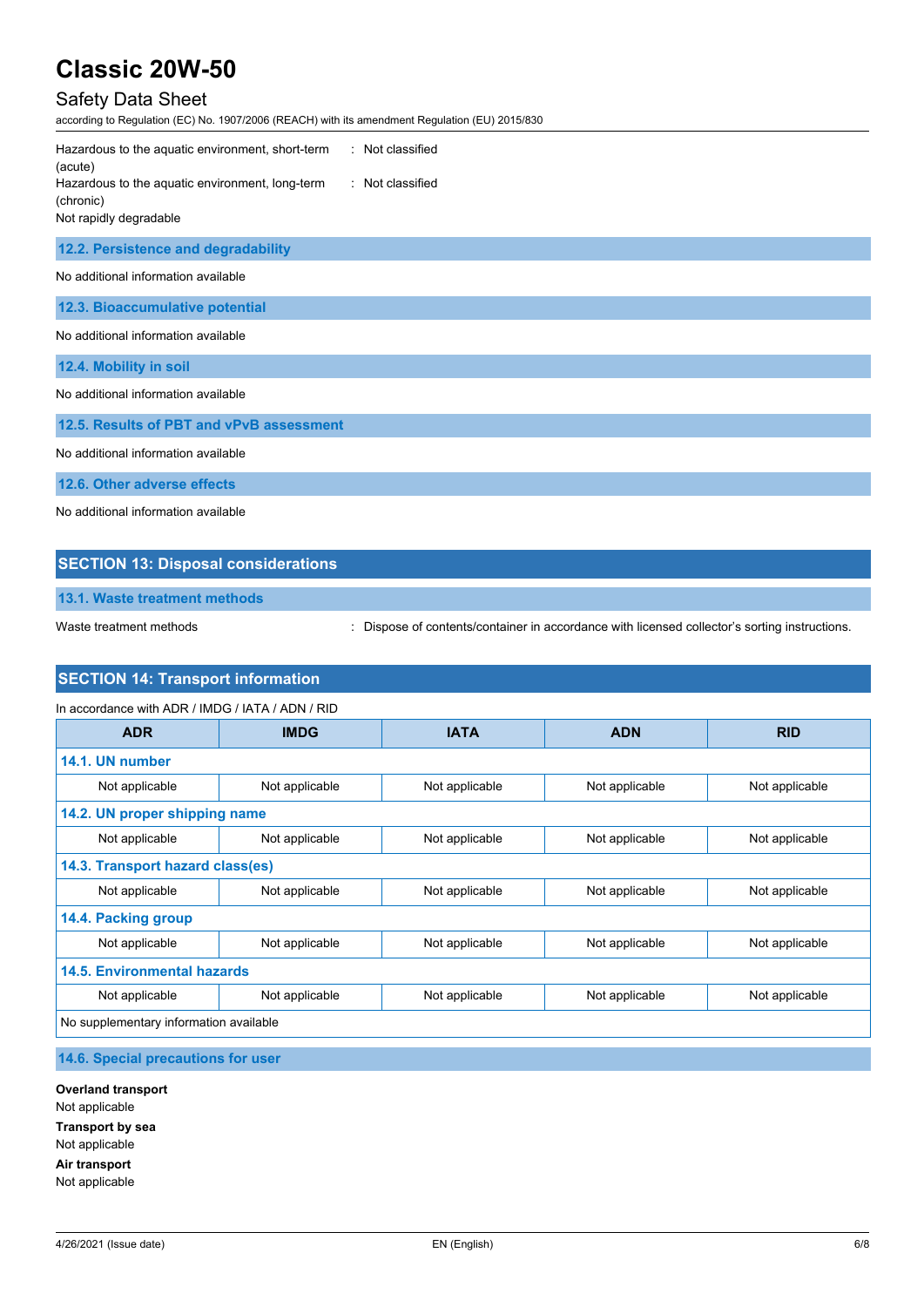# Safety Data Sheet

according to Regulation (EC) No. 1907/2006 (REACH) with its amendment Regulation (EU) 2015/830

#### **Inland waterway transport**

Not applicable

**Rail transport**

Not applicable

**14.7. Transport in bulk according to Annex II of Marpol and the IBC Code**

### Not applicable

## **SECTION 15: Regulatory information**

### **15.1. Safety, health and environmental regulations/legislation specific for the substance or mixture**

### **15.1.1. EU-Regulations**

Contains no REACH substances with Annex XVII restrictions

Contains no substance on the REACH candidate list

Contains no REACH Annex XIV substances

Contains no substance subject to Regulation (EU) No 649/2012 of the European Parliament and of the Council of 4 July 2012 concerning the export and import of hazardous chemicals.

Contains no substance subject to Regulation (EU) No 2019/1021 of the European Parliament and of the Council of 20 June 2019 on persistent organic pollutants

### **15.1.2. National regulations**

No additional information available

**15.2. Chemical safety assessment**

No chemical safety assessment has been carried out

## **SECTION 16: Other information**

| Abbreviations and acronyms: |                                                                                                 |
|-----------------------------|-------------------------------------------------------------------------------------------------|
| <b>ADN</b>                  | European Agreement concerning the International Carriage of Dangerous Goods by Inland Waterways |
| <b>ADR</b>                  | European Agreement concerning the International Carriage of Dangerous Goods by Road             |
| <b>ATE</b>                  | <b>Acute Toxicity Estimate</b>                                                                  |
| <b>BLV</b>                  | <b>Biological limit value</b>                                                                   |
| CAS-No.                     | <b>Chemical Abstract Service number</b>                                                         |
| <b>CLP</b>                  | Classification Labelling Packaging Regulation; Regulation (EC) No 1272/2008                     |
| <b>DMEL</b>                 | Derived Minimal Effect level                                                                    |
| <b>DNEL</b>                 | Derived-No Effect Level                                                                         |
| <b>EC50</b>                 | Median effective concentration                                                                  |
| EC-No.                      | European Community number                                                                       |
| <b>EN</b>                   | European Standard                                                                               |
| <b>IATA</b>                 | International Air Transport Association                                                         |
| <b>IMDG</b>                 | International Maritime Dangerous Goods                                                          |
| <b>LC50</b>                 | Median lethal concentration                                                                     |
| LD50                        | Median lethal dose                                                                              |
| <b>LOAEL</b>                | Lowest Observed Adverse Effect Level                                                            |
| <b>NOAEC</b>                | No-Observed Adverse Effect Concentration                                                        |
| <b>NOAEL</b>                | No-Observed Adverse Effect Level                                                                |